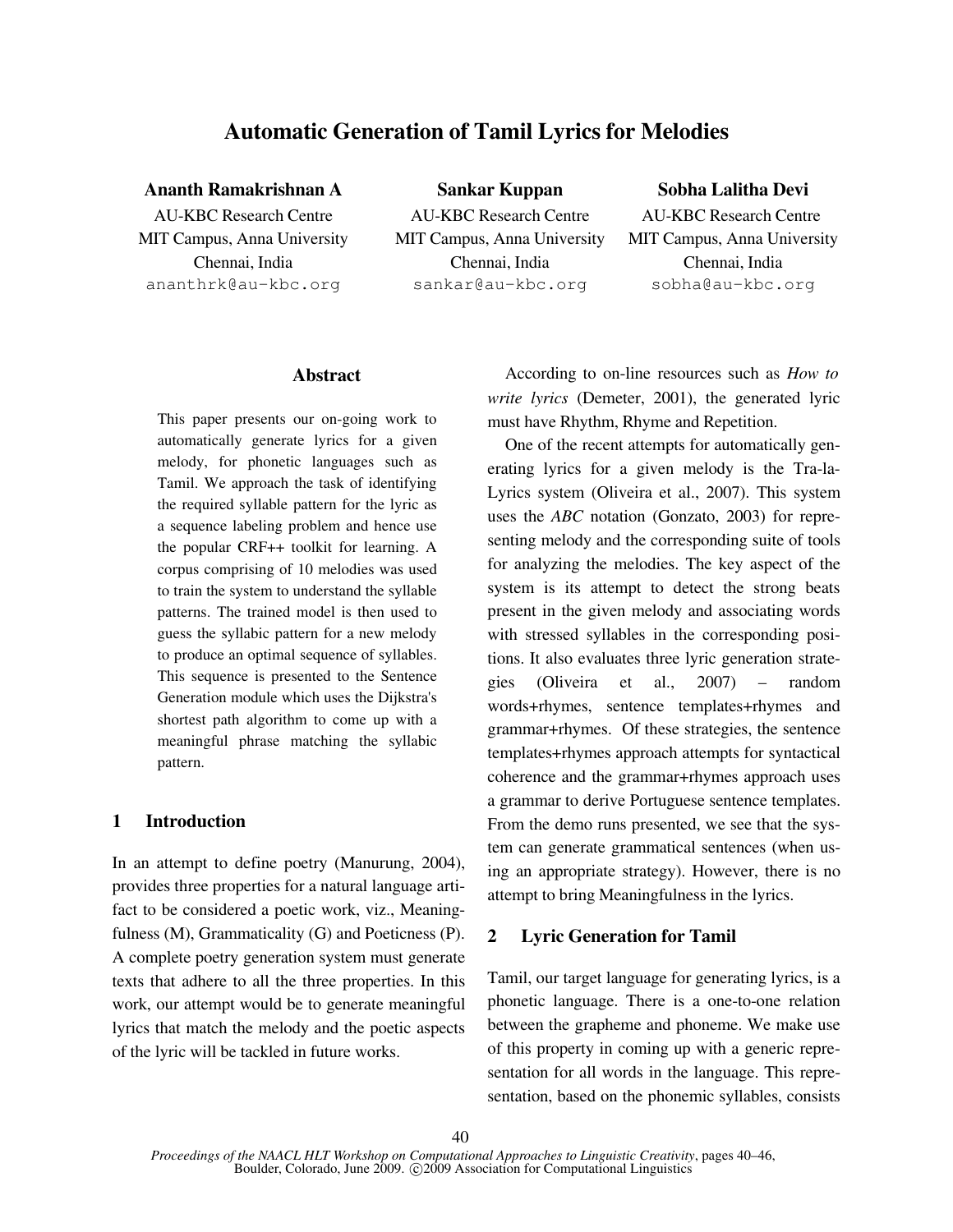of the following three labels: *Kuril* (short vowel, represented by K), *Nedil* (long vowel, represented by N) and *Mei* (consonants, represented by M). For example, the word *thA-ma-rai* (*lotus*) will be represented as N-K-N (long vowel followed by short vowel followed by another long vowel). This representation scheme, herein after referred as *KNM* representation, is used throughout our system - training, melody analysis and as input to the sentence generation module.

#### 3 Approach

Our approach to generating lyrics for the given melody is a two-step process (Figure 1). The first step is to analyze the input melody and output a series of syllable patterns in *KNM* representation scheme along with tentative word and sentence boundary. The subsequent step involves filling the syllable pattern with words from the corpus that match the given syllable pattern and any rhyme requirements. We approach the first aspect as a Sequence Labeling problem and use the popular CRF++ toolkit (Kudo, 2005) to label the input melody in *ABC* notation (Gonzato, 2003) with appropriate syllable categories (*Kuril*, *Nedil* and *Mei*). This system is trained with sample film songs and their corresponding lyrics (in *KNM* scheme) as input. The trained model is then used to label the given input melody. The syllable pattern, thus generated for the input melody, is provided to a Sentence Generation Module that finds suitable lyrics satisfying the following constraints: a.) Words should match the syllable pattern b.)The sequence of words should have a meaning. We achieve this by using the popular Dijkstra's Shortest Path Algorithm (Cormen et al., 1990) against a pre-built corpus of Unigram and Bigram of Words.

#### 4 Melody Analysis

The goal of the Melody Analysis is to analyze the input melody and suggest a possible *KNM* representation scheme that will match the melody. Since our representation of melody is based on the *ABC* Notation (Gonzato, 2003), which is textual, we approach this problem as labeling the *ABC* notation using the *KNM* representation scheme.



Figure 1. System Approach

#### 4.1 Characteristics of Melody

Every melody follows a *Meter*, which provides the basic design principles in music. Some of the most frequently used meters we encountered in the film songs that we used are 2/4, 3/4, 4/4, 6/8, 9/8 and 12/8 – that indicate the number of Notes played in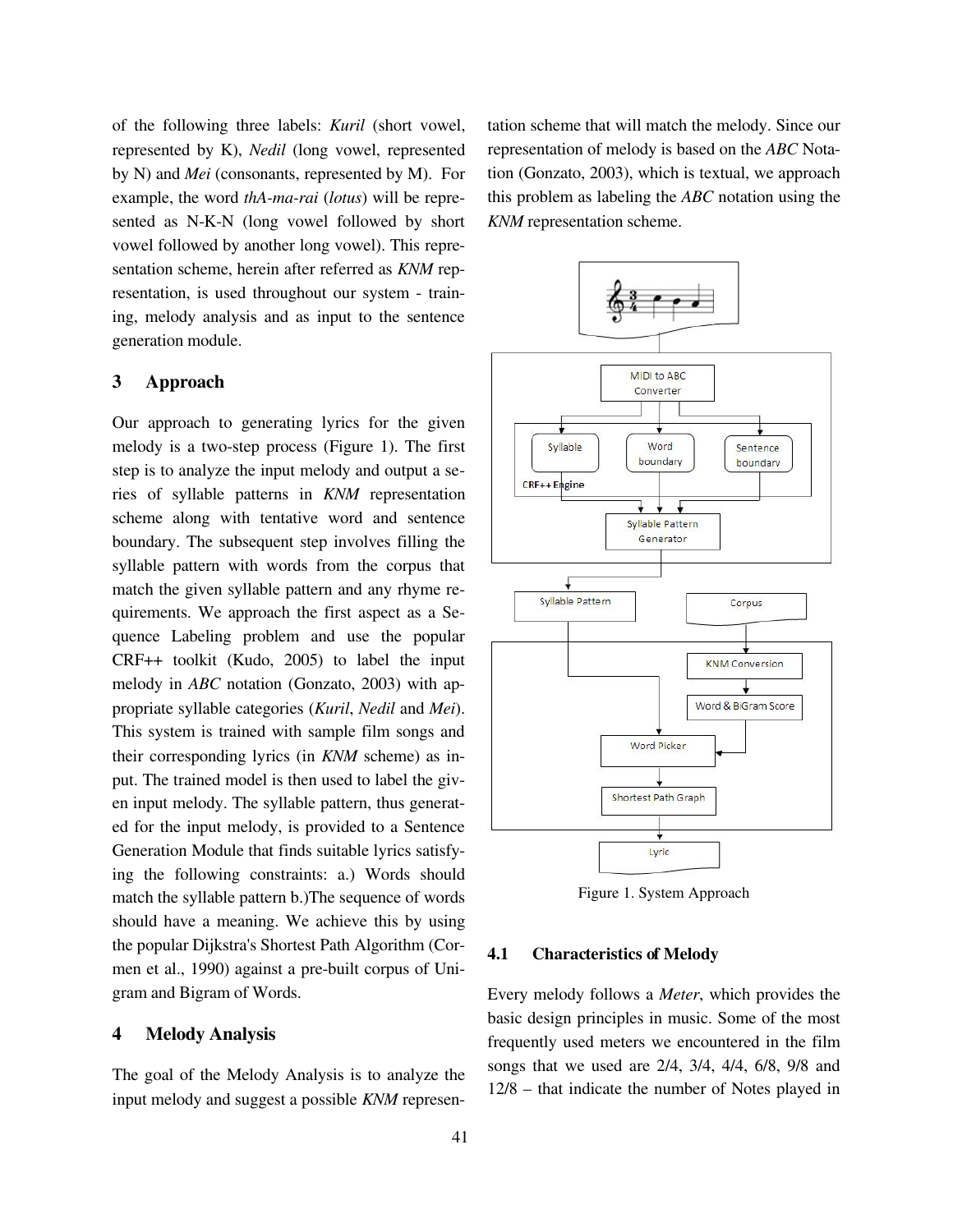the given interval. Each Note is represented by the character set A, B, C, D, E, F and  $G$  – which are called as main notes and A#, C#, D#, F# and G# which are called Sharp Notes. Thus, for any given Meter in the melody, we can find the sequence of Notes with the corresponding duration for which the Note is played in that meter.

For the purpose of generating lyrics, we need to fit one syllable for each of the notes in the melody.

#### 4.2 Conditional Random Fields

Conditional Random Fields(*CRF*) (Lafferty et al., 2001) is a Machine Learning technique that has performed well for sequence labeling problems such as POS tagging, Chunking and Named Entity Recognition. It overcomes the difficulties faced in other techniques like Hidden Markov Models(*HMM*) and Maximum Entropy Markov Model(*MEMM*).

(Lafferty et al., 2001) define Conditional Random Fields as follows: "Let  $G = (V, E)$  be a graph such that  $Y = (Y_v)_{v \in V}$ , so that Y is indexed by the vertices of  $G$ . Then  $(X,Y)$  is a conditional random field in case, when conditioned on X, the random variables  $Y_{y}$  obey the Markov property with respect to the graph:  $p(Y_v|X, Y_w, w \neq v) = p(Y_v|X, Y_w, w \sim v)$ , where  $w \sim v$  means that w and v are neighbors in  $\mathbf{G}$ ". Here  $X$  denotes a sentence and  $Y$  denotes the label sequence. The label sequence y which maximizes the likelihood probability  $p_{\theta}(y|x)$  will be considered as the correct sequence, while testing for new sentence x with CRF model . The likelihood probability  $p_{\Theta}(y|x)$  is expressed as follows.

$$
p_{\theta}(\mathbf{y} \mid \mathbf{x}) \propto
$$
  

$$
\exp \left( \sum_{e \in E, k} \lambda_k f_k(e, \mathbf{y} \mid e, \mathbf{x}) + \sum_{v \in V, k} \mu_k g_k(v, \mathbf{y} \mid v, \mathbf{x}) \right)
$$

where  $\lambda_k$  and  $\mu_k$  are parameters from *CRF* model  $\boldsymbol{\theta}$ and  $f_k$  and  $g_k$  are the binary feature functions that we need to give for training the *CRF* model. This is where we integrate the specific features of the problem into the machine learning models like *CRF*.

## 4.3 Feature Templates

There are three models that need to be learnt, viz, labeling notes with *KNM* scheme, identifying word boundaries and identifying line boundaries. We present below the features used to learn each of the above.

#### 4.3.1 Learning *KNM* labels

In addition to the labels K, N and M, there are also other nonsyllable features that need to be identified in the melody. Thus, the complete list of labels include, K, N, KM, NM, TIE, OPEN, CLOSE, PRE and BAR.

- K short vowel
- N long vowel
- KM short vowel followed by consonant
- NM long vowel followed by consonants
- TIE presence of a Tie in the meter
- OPEN opening of a tie
- CLOSE closing of a tie
- PRE Note that follows a tie

BAR – End of meter.

The following are the list of features considered:

- Current Note
- Previous Note + Current Note + Next Note
- Previous-to-previous Note + Previous Note + Current Note + Next Note + Next-to-next Note
- Current Note/Duration
- Previous Note/Duration + Current Note/Duration + Next Note/Duration
- Previous-to-previous Note/Duration + Previous Note/Duration + Current Note/Dura $tion + Next Note/Duration + Next-to-next$ Note/Duration.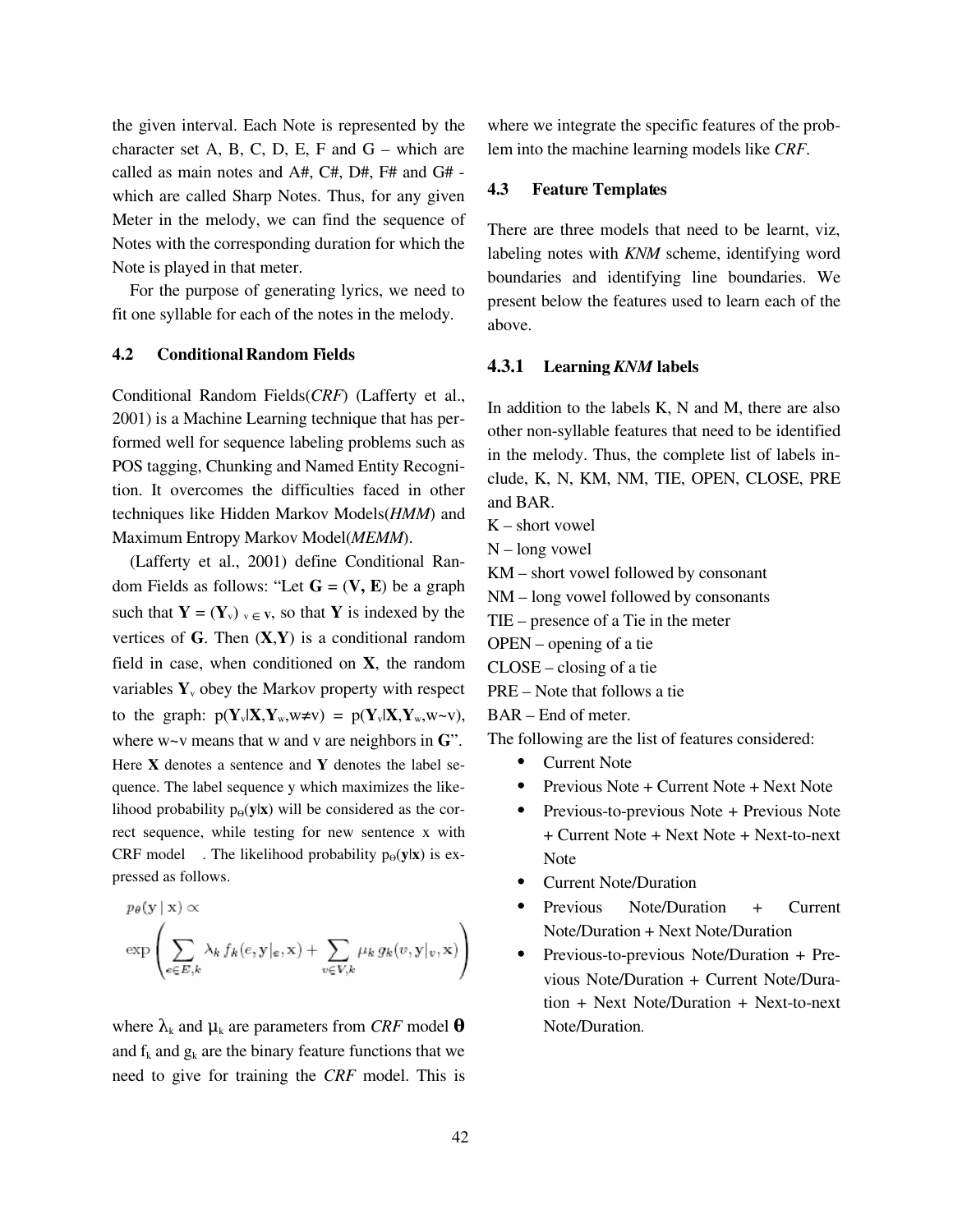#### 4.3.2 Word Boundary

Another important aspect in analyzing the melody is to spot potential word boundaries. While in many cases, the presence of bars could indicate potential word boundaries, there are also cases where a given word can span a bar (especially due to the presence of Ties). Hence, we need to explicitly train our system to identify potential word boundaries. The features used to identify the boundaries of words are mostly the same as for learning the *KNM* labels, but with the addition of considering two more previous notes along with their durations.

#### 4.3.3 Sentence Boundary

As with Word Boundary ,we cannot assume sentence boundaries based on the musical notation and hence we also train our system to identify potential sentence boundaries. Sentence boundary identification happens after the word boundaries are identified and hence this additional feature is used along with the above-mentioned features for sentence boundary training.

#### 5 Sentence Generation

The goal of the Sentence Generation module is to generate a meaningful phrase that matches the input pattern given in *KNM* scheme. For example, given an input pattern such as *'KMKM NKM NKN'*, it should generate a phrase consisting of three words each of them matching their respective pattern.

#### 5.1 Corpus selection and pre-processing

Since we are interested in generating lyrics for melody, the corpus we chose consisted mainly of poems and short stories. The only pre-processing involved was to remove any special characters (such as " $($ ),  $\frac{6}{3}$  % &, etc.) from the text. From this corpus, we index all Unigram and Bigram of Words. Each word is marked with its *KNM* syllable pattern and their frequency of occurrence in the corpus. The Bigram list contains only the frequency of occurrence.

#### 5.2 Graph Construction

Given an input pattern (say *'KMKM NKM NKN'*), we construct a directed graph with the list of words satisfying each pattern, as represented by Figure 2.



Figure 2. Graph Construction

The edge from word W<sub>ij</sub> (of, say pattern *KMKM*) to W<sub>rs</sub> (of, say pattern *NKM*) is weighted based on the frequency values collected from the corpus and is calculated as follows:

$$
P(W_{rs} / W_{ij}) = \frac{\# (W_{ij} \text{ followed by } W_{rs})}{\# (W_{ij})} \qquad (Eqn. 1)
$$

Since the Shortest Path Algorithm picks the path with the least cost, we need to weight the edges in such a way that a higher probability sequence gets the least cost (C). Thus, we measure  $Cost(W_{rs}/W_{ii})$ as:

$$
Cost(W_{rs}/W_{ij}) = 1 - P(W_{rs}/W_{ij})
$$
 (from Eqn. 1) (Eqn. 2)

By default, the cost from the START node to the first list of words and the cost from the last list of words to END node is fixed as 1.

#### 5.3 Preferential selection of paths

One of the shortcomings of using the Shortest Path Algorithm is that, for the given input pattern and the given Corpus, the algorithm will always generate the same phrase (with the least cost). In addition to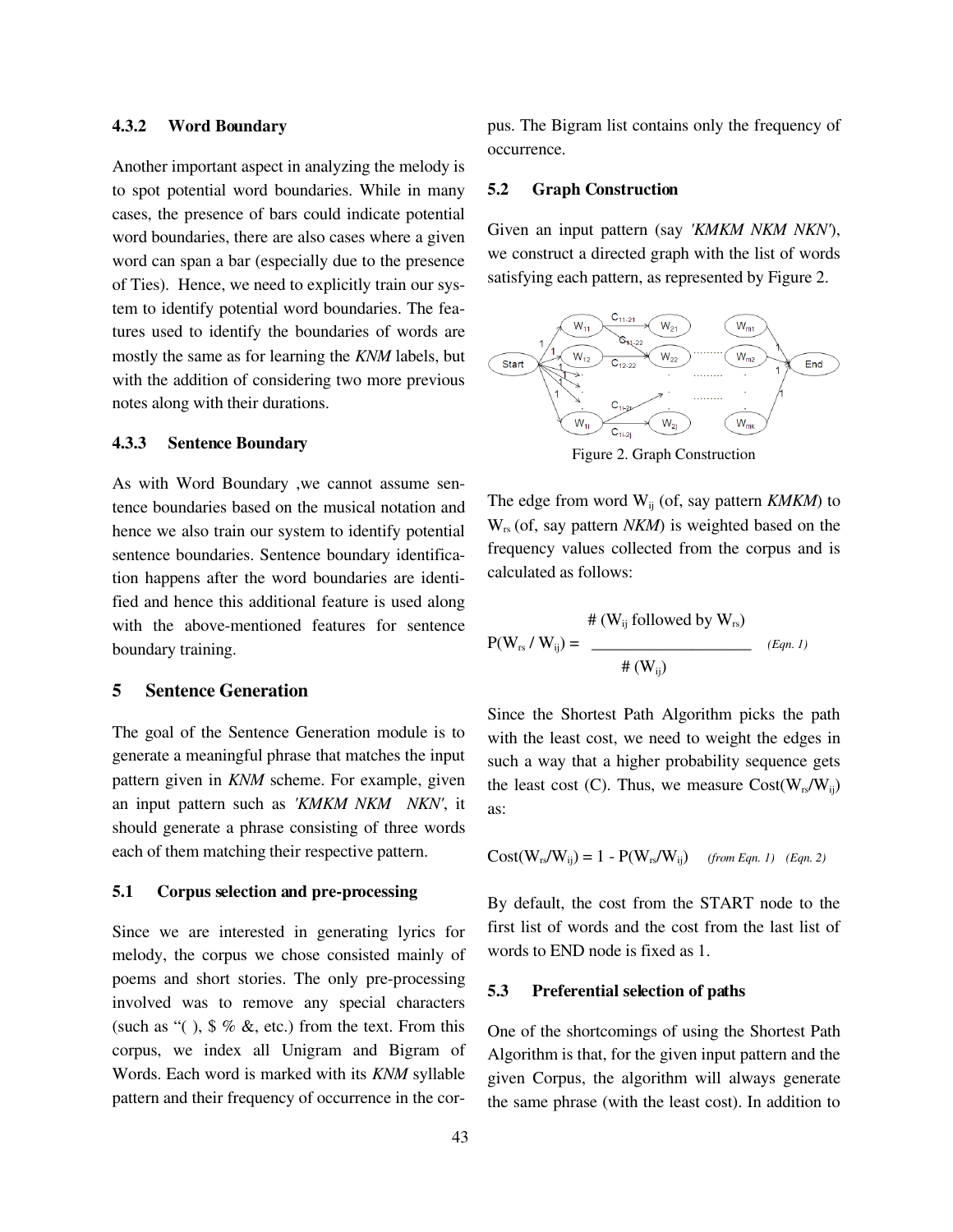this problem, when the melody demands, we need to generate rhyming words. Lastly, we need to handle the case where the corpus may not have a phrase that matches the complete pattern. We tackle all the above issues by biasing the Shortest Path Algorithm by changing the cost of the edges.

#### 5.3.1 Bias initial word

In order to generate different phrases for the same pattern (say *KMKM NKM NKN*), we pick a random word that matches the initial pattern (*KMKM*) and fix the cost of the edge from START to the random word to 0. As the default cost from START to all leading words is 1, this biases the algorithm to find a pattern that starts with the random word. However, if there exists a phrase, whose "overall cost" is still less than the one starting with the random phrase, the algorithm will output the same phrase. In order to avoid this, we provide multiple random words and pick the one that truly generates a unique phrase.

#### 5.3.2 Rhyming Words

When there is a need to generate phrases that rhyme with any previously generated phrases, especially in line endings, we use the same biasing technique to prefer certain words over others. The motivation to concentrate on line endings is based on our assumption that the notes in melody would be similar for the rhyming words and thus our representation scheme involving Mei(M) (consonants) would handle the stressed syllables. The path finding algorithm, can take as input a word and a position, with which the new phrase should rhyme in the given position. In this case, we generate all the words that rhyme with the given word by using the *Maximum substring matching technique*. That is, the word with the maximum substring common to the input word, in word endings, is considered as a rhyming word. For example, given an input word '*kOyil*' (*temple*), the rhyming words would be '*vAyil*' (*gate*) and '*veyil*' (*sun*). As can be seen, both the words have the suffix '*yil*' common with the input word. Thus, as earlier, the cost of the edges in the paths leading to such rhyming words will be set to 0, thus biasing the algorithm to pick these paths. One another way would be have only those nodes corresponding to the rhyming words (discarding other non-rhyming words). However, in the case where no rhyming words are present in the corpus, this approach can lead to a graph with an incomplete path. Hence we use the approach of biasing the graph paths that can pick the rhyming words, if present and provide a non-rhyming word, if none was available.

#### 5.3.3 Edit-Distance Matching

There can also be cases when there is no phrase that exactly matches the given input pattern sequence, though the corpus might contain individual words matching each pattern in the sequence. In this case, we relax the matches using the *Edit-Distance* metric. Thus, for the given pattern *NKN*, we also list words that match *NKK*, *KKN*, etc. Since the input patterns are deemed to fit the given melody, an Edit-Distance Matching can turn up words that need not match the given melody and hence should be used only when there are no phrases matching the input pattern. Another approach, though practically not possible, is to have a "*big enough corpus*" that contains at least one phrase matching each pattern.

### 6 Experiments

We conducted the experiments as two separate steps, one for the *CRF* engine and another for the Sentence Generation module.

For the *CRF* engine, we collected and used Tamil film songs' tune and lyrics, as they were easily available from the web. The tunes were converted to the *ABC* notation and their lyrics were converted to the *KNM* representation scheme. The notes from the tune and the syllables in the corresponding lyric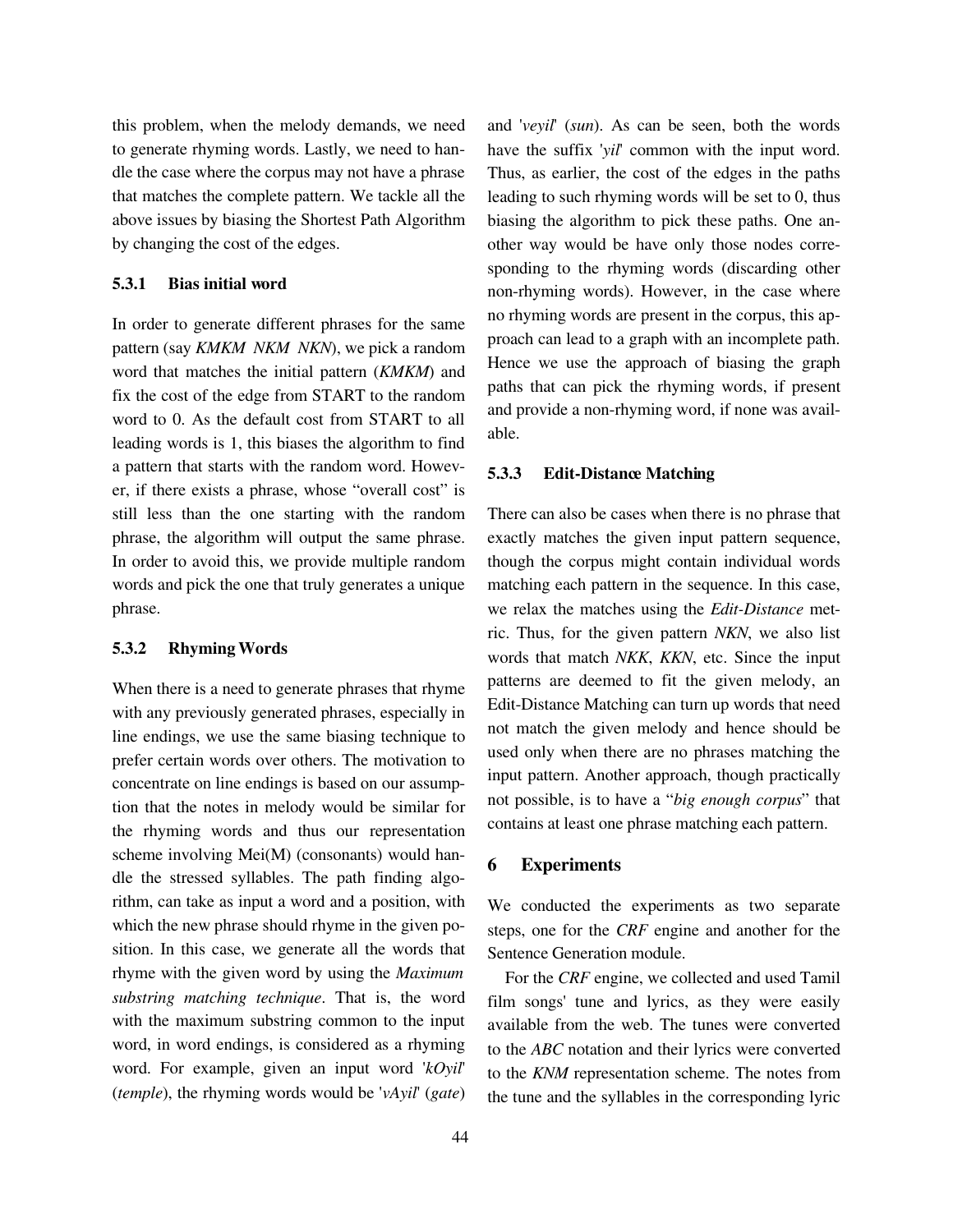(in their respective representation schemes) were manually mapped with each other. An example training file for the *CRF* engine for learning the *KNM* representation scheme is presented below:

| <b>Note</b>               | <b>Duration</b> | Label   |
|---------------------------|-----------------|---------|
| B                         | $\frac{1}{2}$   | K       |
| $\mathbf C$               | $\frac{1}{2}$   | N       |
| $\overline{B}$            | $\frac{1}{2}$   | K       |
| A                         | $\frac{1}{2}$   | KM      |
| G                         | $\frac{1}{2}$   | K       |
|                           | $\mathbf{0}$    | tie     |
| $\overline{\mathfrak{l}}$ | $\overline{0}$  | open    |
| A                         | $\frac{1}{2}$   | pre     |
| G                         | $\frac{1}{2}$   | K       |
| $\mathbf{l}$              | $\mathbf{0}$    | close   |
| B                         | 4               | $\bf K$ |

Table 1. *KNM* scheme learning – training file

Similarly, for the word boundary identification, the same input is used but with the labels corresponding to word boundaries such as W-B (word beginning), W-I (word intermediate), etc. (Table 2):

| <b>Note</b> | <b>Duration</b> | Label |
|-------------|-----------------|-------|
| B           | $\frac{1}{2}$   | $W-B$ |
| $\mathbf C$ | $\frac{1}{2}$   | W-I   |
| B           | $\frac{1}{2}$   | W-I   |
| A           | $\frac{1}{2}$   | W-I   |
| G           | $\frac{1}{2}$   | $W-B$ |
|             | $\overline{0}$  | Tie   |
| ſ           | $\overline{0}$  | open  |
| A           | $\frac{1}{2}$   | pre   |
| G           | $\frac{1}{2}$   | W-I   |
| J           | $\mathbf{0}$    | close |
| B           | $\overline{4}$  | W-I   |

Table 2. Word boundary learning – training file

For sentence boundary identification, the output from the word boundary identification is used and hence it is run after the word boundary identification is complete. Thus, the input to the CRF engine in this case would be like the one in (Table 3), with labels corresponding to sentence boundary such as S-B (sentence beginning) and S-I (sentence intermediate):

| <b>Note</b> | <b>Duration</b> | Word<br><b>Boundary</b> | <b>Sentence</b><br><b>Boundary</b> |
|-------------|-----------------|-------------------------|------------------------------------|
| B           | $\frac{1}{2}$   | $W-B$                   | $S-B$                              |
| $\ddot{c}$  | $\frac{1}{2}$   | $W-I$                   | $S-I$                              |
| B           | $\frac{1}{2}$   | W-I                     | $S-I$                              |
| A           | $\frac{1}{2}$   | W-I                     | S-I                                |
| G           | $\frac{1}{2}$   | $W-B$                   | $S-I$                              |
|             | $\overline{0}$  | Tie                     | $S-I$                              |
| L           | $\overline{0}$  | Open                    | $S-I$                              |
| A           | $\frac{1}{2}$   | Pre                     | S-I                                |
| G           | $\frac{1}{2}$   | $W-I$                   | $S-I$                              |
| 1           | $\overline{0}$  | close                   | $S-I$                              |
| B           | 4               | $W-I$                   | $S-B$                              |

Table 3. Sentence boundary learning – training file

For the Sentence Generation module, we used short stories, poems and Tamil lyrics across various themes such as love, appreciation of nature, patriotism, etc. From this, all the special characters were removed and the list of Unigram and Bigram Words were collected along with their frequencies.

Based on the limited experiments performed on the trained CRF model, we observe that the feature set presented for Syllable identification seem to perform reasonably and identifies the syllables with 70% accuracy for manually tagged melodies. However, we could not objectively evaluate the Word and Sentence Boundary identification process as the resulting boundaries can also be considered as valid boundaries. In general, the word and sentence boundaries are the choice of the lyricist and hence the results can be considered as another valid way to generate lyric. Also, we feel that the number of training samples (10 melodies) supplied for training